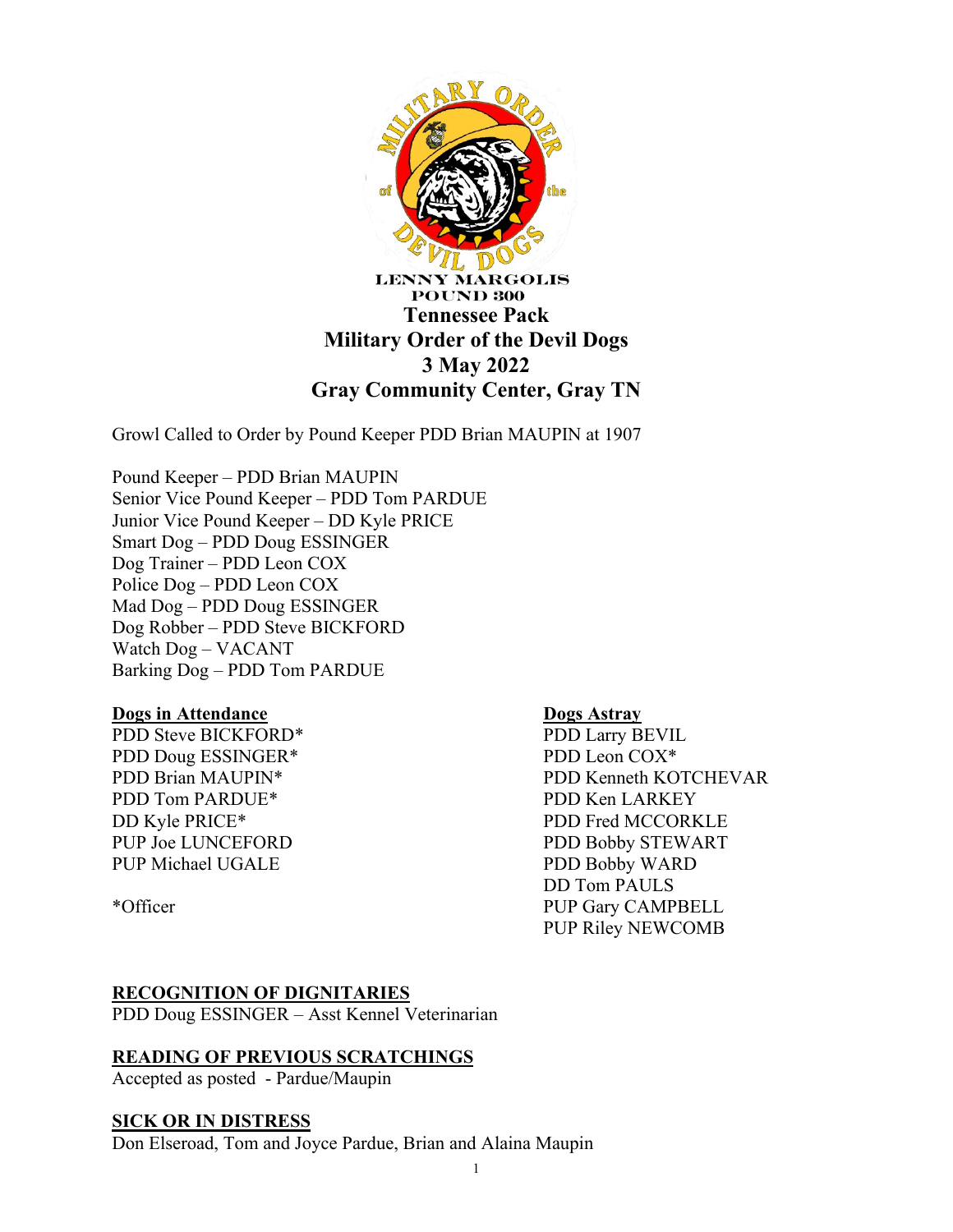| <b>REPORTS</b>           |                 |
|--------------------------|-----------------|
| <b>Dog Robber</b>        |                 |
| <b>Committed</b>         |                 |
| Scholarship Fund 2023    | 300.00          |
| Scholarship Fund 2024    | 300.00          |
| Scholarship Fund 2025    | 298.68          |
| <b>Kennel Dues</b>       | 0.00            |
| <b>Pack Dues</b>         | 0.00            |
| <b>Passport Fees</b>     | 0.00            |
| <b>Total Committed</b>   | 898.68          |
| Uncommitted              |                 |
| <b>ECU</b> Savings       | 20.89           |
| General Fund             | 27.02           |
| <b>Total Uncommitted</b> | 47.91           |
| <b>Total In Bank</b>     | <u>\$946.59</u> |
| <b>May 3, 2022 Growl</b> |                 |
| Fines collected          | \$18.00         |
| Passport Fees collected  | \$7.00          |
| Scholarship collected    | \$91.32         |
| <b>Annual Dues</b>       | \$19.00         |
| New Pup Kit              | \$20.00         |

PDD BICKFORD updated organizational fiscal year to July 1 – June 30 per Kennel guidelines.

### **Other Officers**

Pound Keeper – 11-20 Aug National Convention, Daytona Beach FL - Pack DOY Nominations Due 8 June 2022. Pound DOY Committee to select per By-laws - Pound has grown by 2 PUPs this year.

### **COMMITTEE REPORTS**

None

# **OLD BUSINESS**

- Scholarship fund is fully funded through 2024 and partially funded for 2025. Donations accepted at the end of the Growl

- Meal before the growl August 2, 2022 at 1800 PDD MAUPIN will be the chef.

# **INITIATION AND OBLIGATION OF CANDIDATES**

PUP Michael UGALE

### **NEW BUSINESS**

None

# **ELECTION AND INITIATION OF OFFICERS** None

# **GOOD OF THE ORDER**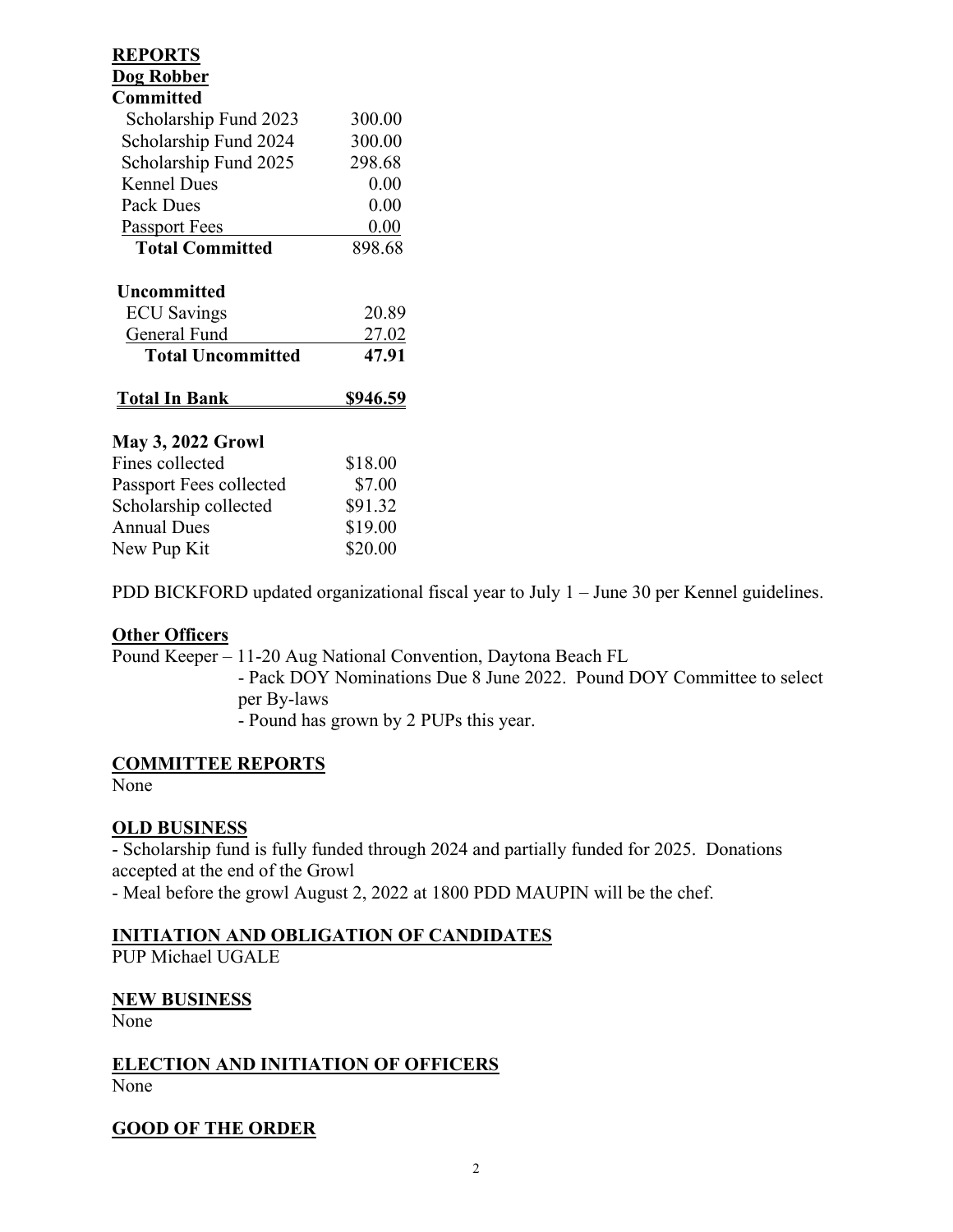- Discussed supporting MCL through helping with JROTC Awards, we covered all events we could.

# **ANNOUNCEMENTS**

None

Pound Keeper PDD Brian MAUPIN adjourned the Growl at 1955.

ヶ

Submitted by: PDD Steven D. BICKFORD Sir Dog Robber